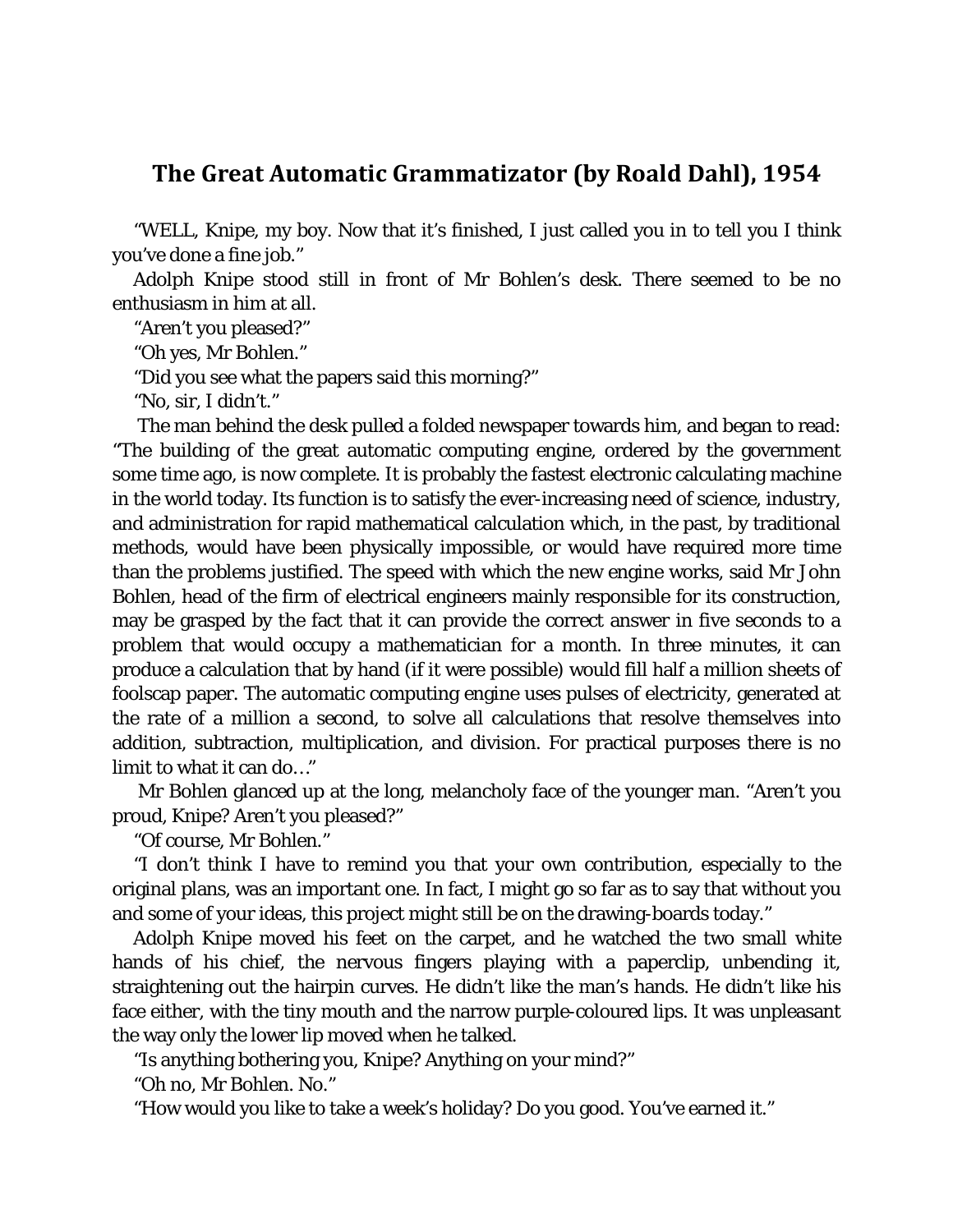"Oh, I don't know, sir."

The older man waited, watching this tall, thin person, who stood so sloppily before him. He was a difficult boy. Why couldn't he stand up straight? Always drooping and untidy, with spots on his jacket, and hair falling all over his face.

"I'd like you to take a holiday, Knipe. You need it."

"All right, sir. If you wish."

"Take a week. Two weeks if you like. Go somewhere warm. Get some sunshine. Swim. Relax. Sleep. Then come back, and we'll have another talk about the future."

Adolph Knipe went home by bus to his two-room apartment. He threw his coat on the sofa, poured himself a drink of whiskey, and sat down in front of the typewriter that was on the table. Mr Bohlen was right. Of course he was right. Except that he didn't know the half of it. He probably thought it was a woman. Whenever a young man gets depressed, everybody thinks it's a woman.

He leaned forward and began to read through the half-finished sheet of typing still in the machine. It was headed "A Narrow Escape", and it began "The night was dark and stormy, the wind whistled in the trees, the rain poured down like cats and dogs…"

Adolph Knipe took a sip of whiskey, tasting the malty-bitter flavour, feeling the trickle of cold liquid as it travelled down his throat and settled in the top of his stomach, cool at first, then spreading and becoming warm, making a little area of warmness in the gut. To hell with Mr John Bohlen anyway. And to hell with the great electrical computing machine. To hell with…

At exactly that moment, his eyes and mouth began slowly to open, in a sort of wonder, and slowly he raised his head and became still, absolutely motionless, gazing at the wall opposite with this look that was more perhaps of astonishment than of wonder, but quite fixed now, unmoving, and remaining thus for forty, fifty, sixty seconds. Then gradually (the head still motionless), a subtle change spreading over the face, astonishment becoming pleasure, very slight at first, only around the corners of the mouth, increasing gradually, spreading out until at last the whole face was open wide and shining with extreme delight. It was the first time Adolph Knipe had smiled in many, many months.

"Of course," he said, speaking aloud, "it's completely ridiculous." Again he smiled, raising his upper lip and baring his teeth in a queerly sensual manner.

"It's a delicious idea, but so impracticable it doesn't really bear thinking about at all."

From then on, Adolph Knipe began to think about nothing else. The idea fascinated him enormously, at first because it gave him a promise—however remote—of revenging himself in a most devilish manner upon his greatest enemies. From this angle alone, he toyed idly with it for perhaps ten or fifteen minutes; then all at once he found himself examining it quite seriously as a practical possibility. He took paper and made some preliminary notes. But he didn't get far. He found himself, almost immediately, up against the old truth that a machine, however ingenious, is incapable of original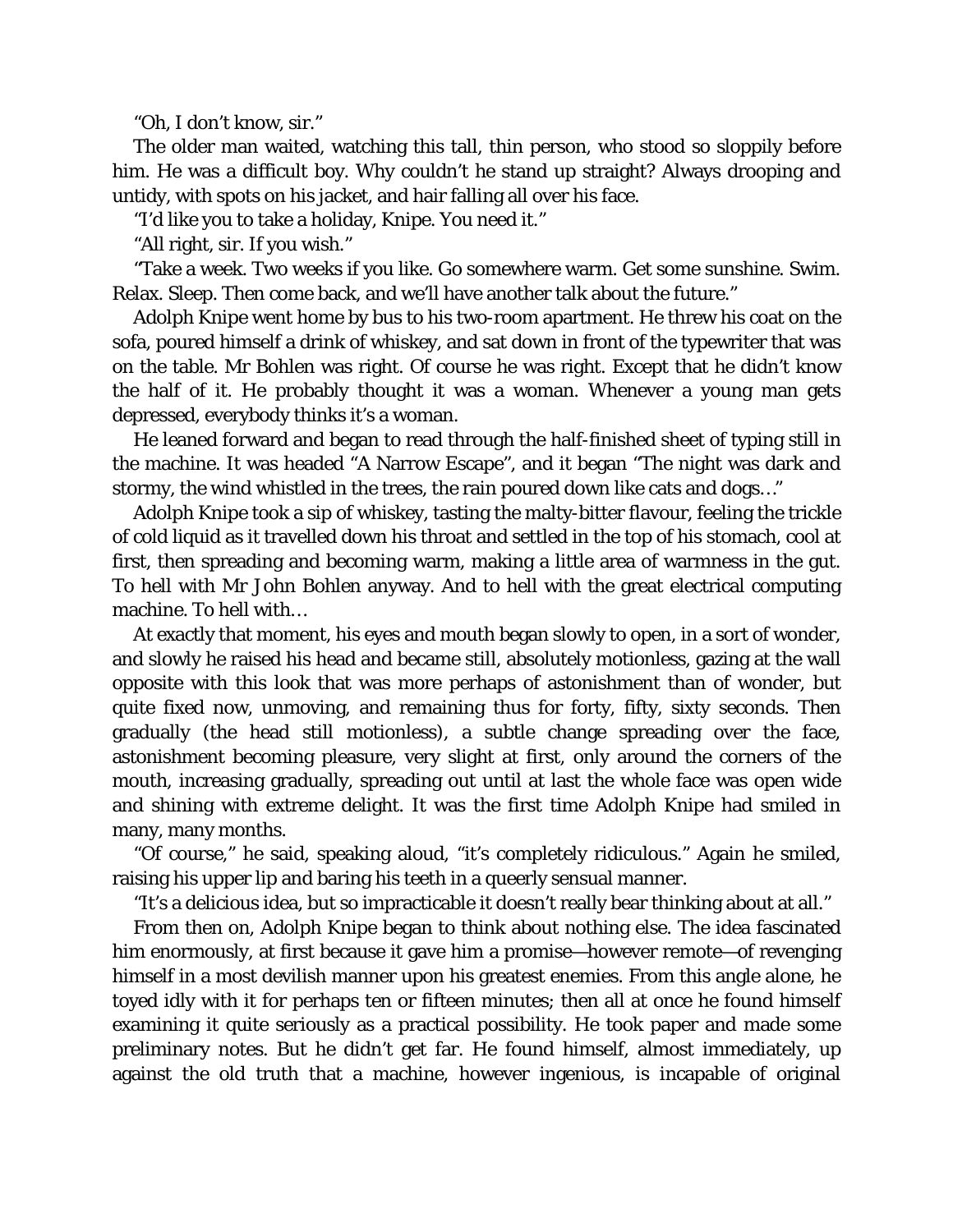thought. It can handle no problems except those that resolve themselves into mathematical terms problems that contain one, and only one, correct answer.

This was a stumper. There didn't seem any way around it. A machine cannot have a brain. On the other hand, it can have a memory, can it not? Their own electronic calculator had a marvellous memory. Simply by converting electric pulses, through a column of mercury, into supersonic waves, it could store away at least a thousand numbers at a time, extracting any one of them at the precise moment it was needed. Would it not be possible, therefore, on this principle, to build a memory section of almost unlimited size?

Now what about that?

Then suddenly, he was struck by a powerful but simple little truth, and it was this: *that English grammar is governed by rules that are almost mathematical in their strictness!* Given the words, and given the sense of what is to be said, then there is only one correct order in which those words can be arranged.

No, he thought, that isn't quite accurate. In many sentences there are several alternative positions for words and phrases, all of which may be grammatically correct. But what the hell. The theory itself is basically true. Therefore, it stands to reason that an engine built along the lines of the electric computer could be adjusted to arrange words (instead of numbers) in their right order according to the rules of grammar. Give it the verbs, the nouns, the adjectives, the pronouns, store them in the memory section as a vocabulary, and arrange for them to be extracted as required. Then feed it with plots and leave it to write the sentences.

There was no stopping Knipe now. He went to work immediately, and there followed during the next few days a period of intense labour. The living-room became littered with sheets of paper: formulae and calculations; lists of words, thousands and thousands of words; the plots of stories, curiously broken up and subdivided; huge extracts from *Roget's Thesaurus*; pages filled with the first names of men and women; hundreds of surnames taken from the telephone directory; intricate drawings of wires and circuits and switches and thermionic valves; drawings of machines that could punch holes of different shapes in little cards, and of a strange electric typewriter that could type ten thousand words a minute. Also a kind of control panel with a series of small push-buttons, each one labelled with the name of a famous American magazine.

He was working in a mood of exultation, prowling around the room amidst this littering of paper, rubbing his hands together, talking out loud to himself; and sometimes, with a sly curl of the nose he would mutter a series of murderous imprecations in which the word "editor" seemed always to be present. On the fifteenth day of continuous work, he collected the papers into two large folders which he carried almost at a run—to the offices of John Bohlen Inc., electrical engineers.

Mr Bohlen was pleased to see him back. "Well, Knipe, good gracious me, you look a hundred per cent better. You have a good holiday? Where'd you go?"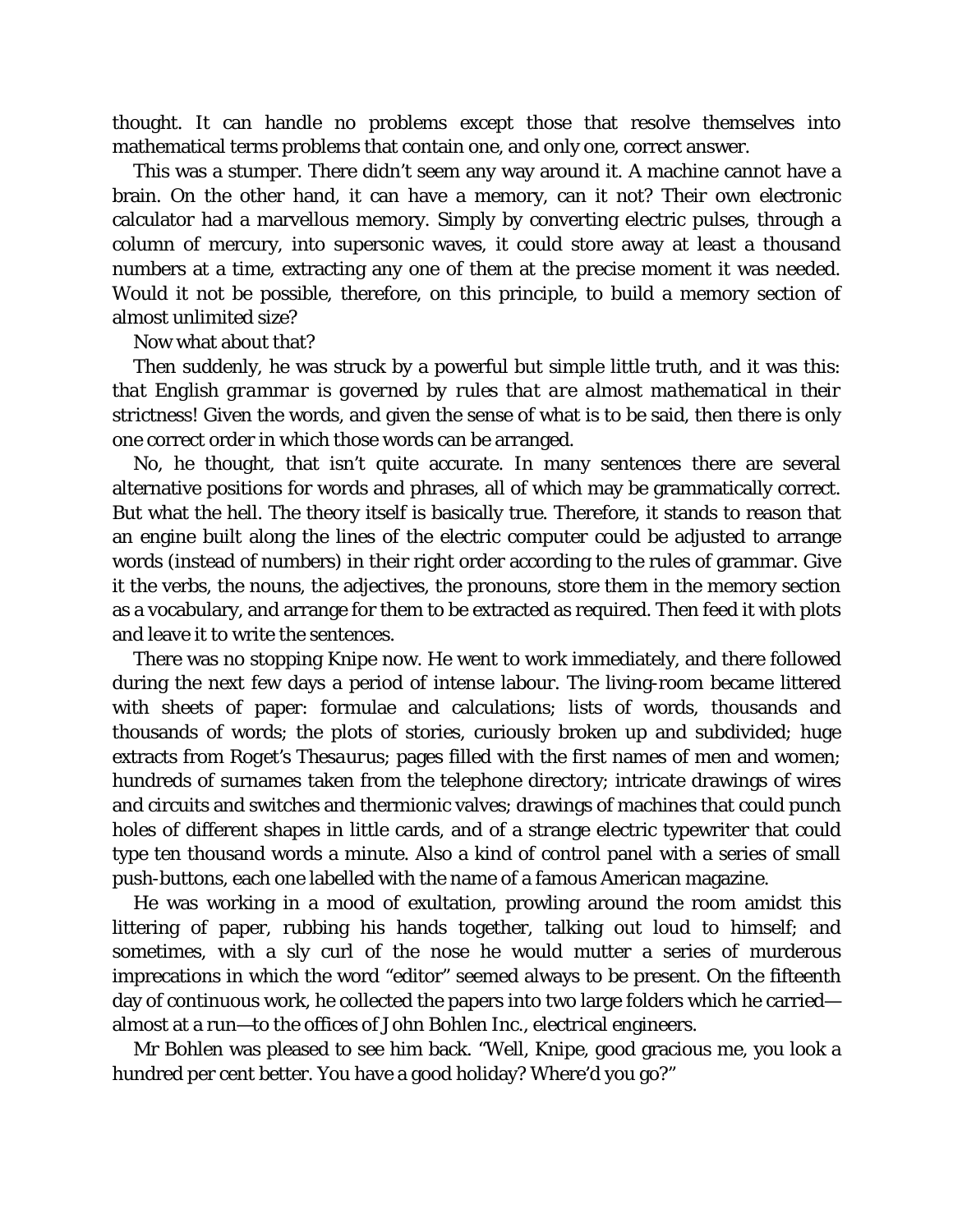He's just as ugly and untidy as ever, Mr Bohlen thought. Why doesn't he stand up straight? He looks like a bent stick. "You look a hundred per cent better, my boy." I wonder what he's grinning about. Every time I see him, his ears seem to have got larger.

Adolph Knipe placed the folders on the desk. "Look, Mr Bohlen!" he cried. "Look at these!"

Then he poured out his story. He opened the folders and pushed the plans in front of the astonished little man. He talked for over an hour, explaining everything, and when he had finished, he stepped back, breathless, flushed, waiting for the verdict.

"You know what I think, Knipe? I think you're nuts." Careful now, Mr Bohlen told himself. Treat him carefully. He's valuable, this one is. If only he didn't look so awful, with that long horse face and the big teeth. The fellow had ears as big as rhubarb leaves.

"But Mr Bohlen! It'll work! I've proved to you it'll work! You can't deny that!"

"Take it easy now, Knipe. Take it easy, and listen to me."

Adolph Knipe watched his man, disliking him more every second.

"This idea," Mr Bohlen's lower lip was saying, "is very ingenious—I might almost say brilliant—and it only goes to confirm my opinion of your abilities, Knipe. But don't take it too seriously. After all, my boy, what possible use can it be to us? Who on earth wants a machine for writing stories? And where's the money in it, anyway? Just tell me that."

"May I sit down, sir?"

"Sure, take a seat."

Adolph Knipe seated himself on the edge of a chair. The older man watched him with alert brown eyes, wondering what was coming now.

"I would like to explain something, Mr Bohlen, if I may, about how I came to do all this."

"Go right ahead, Knipe." He would have to be humoured a little now, Mr Bohlen told himself. The boy was really valuable—a sort of genius, almost—worth his weight in gold to the firm. Just look at these papers here. Darndest thing you ever saw. Astonishing piece of work. Quite useless, of course. No commercial value. But it proved again the boy's ability.

"It's a sort of confession, I suppose, Mr Bohlen. I think it explains why I've always been so ... so kind of worried."

"You tell me anything you want, Knipe. I'm here to help you—you know that."

The young man clasped his hands together tight on his lap, hugging himself with his elbows. It seemed as though suddenly he was feeling very cold.

"You see, Mr Bohlen, to tell the honest truth, I don't really care much for my work here. I know I'm good at it and all that sort of thing, but my heart's not in it. It's not what I want to do most."

Up went Mr Bohlen's eyebrows, quick like a spring. His whole body became very still.

"You see, sir, all my life I've wanted to be a writer."

"A writer!"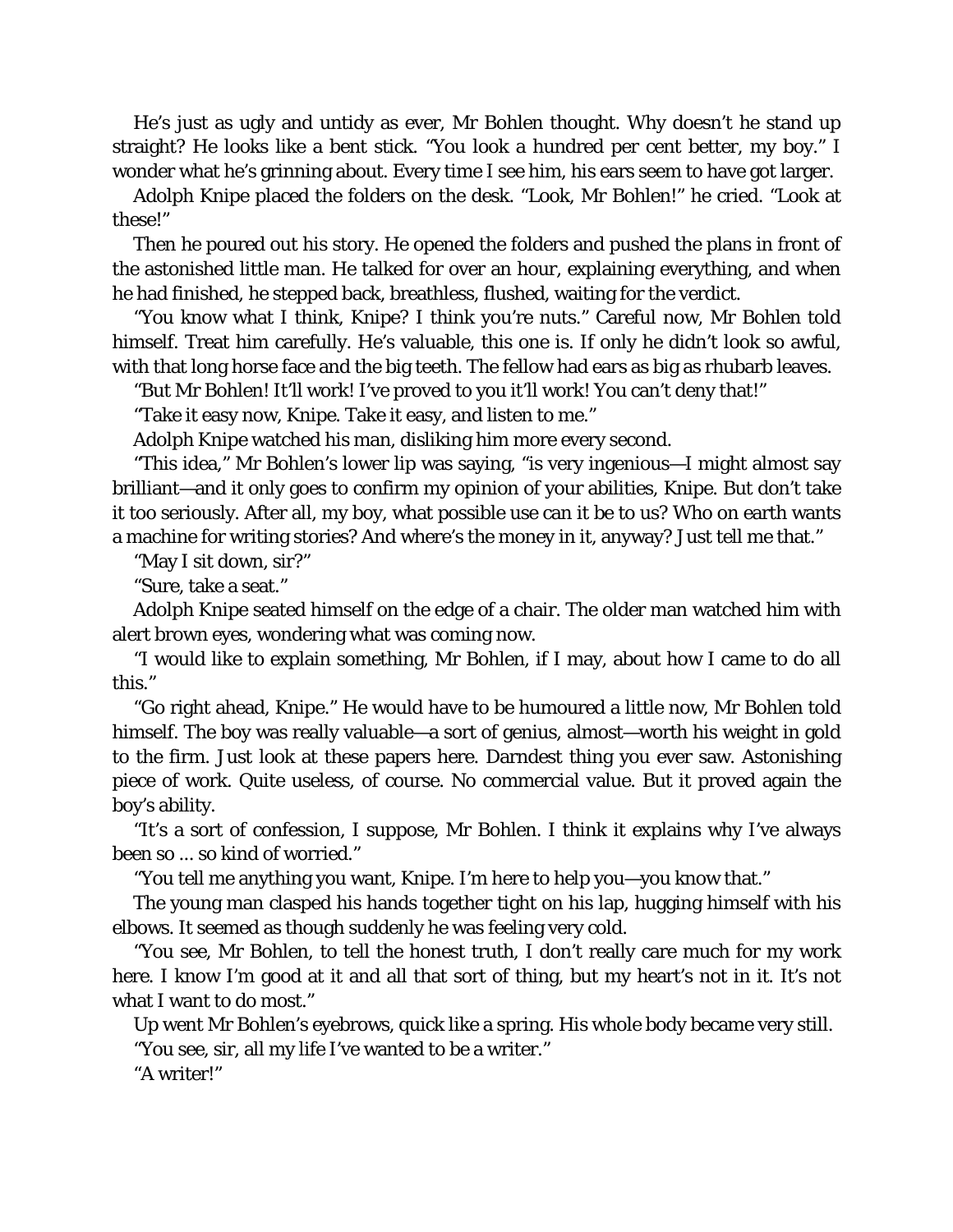"Yes, Mr Bohlen. You may not believe it, but every bit of spare time I've had, I've spent writing stories. In the last ten years I've written hundreds, literally hundreds of short stories. Five hundred and sixty-six, to be precise. Approximately one a week."

"Good heavens, man! What on earth did you do that for?"

"All I know, sir, is I have the urge."

"What sort of urge?"

"The creative urge, Mr Bohlen." Every time he looked up he saw Mr Bohlen's lips. They were growing thinner and thinner, more and more purple.

"And may I ask you what you do with these stories, Knipe?"

"Well, sir, that's the trouble. No one will buy them. Each time I finish one, I send it out on the rounds. It goes to one magazine after another. That's all that happens, Mr Bohlen, and they simply send them back. It's very depressing."

Mr Bohlen relaxed. "I can see quite well how you feel, my boy." His voice was dripping with sympathy. "We all go through it one time or another in our lives. But now—now that you've had proof—positive proof—from the experts themselves, from the editors, that your stories are—what shall I say—rather unsuccessful, it's time to leave off. Forget it, my boy. Just forget all about it."

"No, Mr Bohlen! No! That's not true! I know my stories are good. My heavens, when you compare them with the stuff some of those magazines print—oh my word, Mr Bohlen!—the sloppy, boring stuff that you see in the magazines week after week—why, it drives me mad!"

"Now wait a minute, my boy…"

"Do you ever read the magazines, Mr Bohlen?"

"You'll pardon me, Knipe, but what's all this got to do with your machine?"

"Everything, Mr Bohlen, absolutely everything! What I want to tell you is, I've made a study of magazines, and it seems that each one tends to have its own particular type of story. The writers—the successful ones—know this, and they write accordingly."

"Just a minute, my boy. Calm yourself down, will you. I don't think all this is getting us anywhere."

"*Please*, Mr Bohlen, hear me through. It's all terribly important." He paused to catch his breath. He was properly worked up now, throwing his hands around as he talked. The long, toothy face, with the big ears on either side, simply shone with enthusiasm, and there was an excess of saliva in his mouth which caused him to speak his words wet. "So you see, on my machine, by having an adjustable co-ordinator between the 'plotmemory' section and the 'word-memory' section I am able to produce any type of story I desire simply by pressing the required button."

"Yes, I know, Knipe, I know. This is all very interesting, but what's the point of it?"

"Just this, Mr Bohlen. The market is limited. We've got to be able to produce the right stuff, at the right time, whenever we want it. It's a matter of business, that's all. I'm looking at it from *your* point of view now—as a commercial proposition."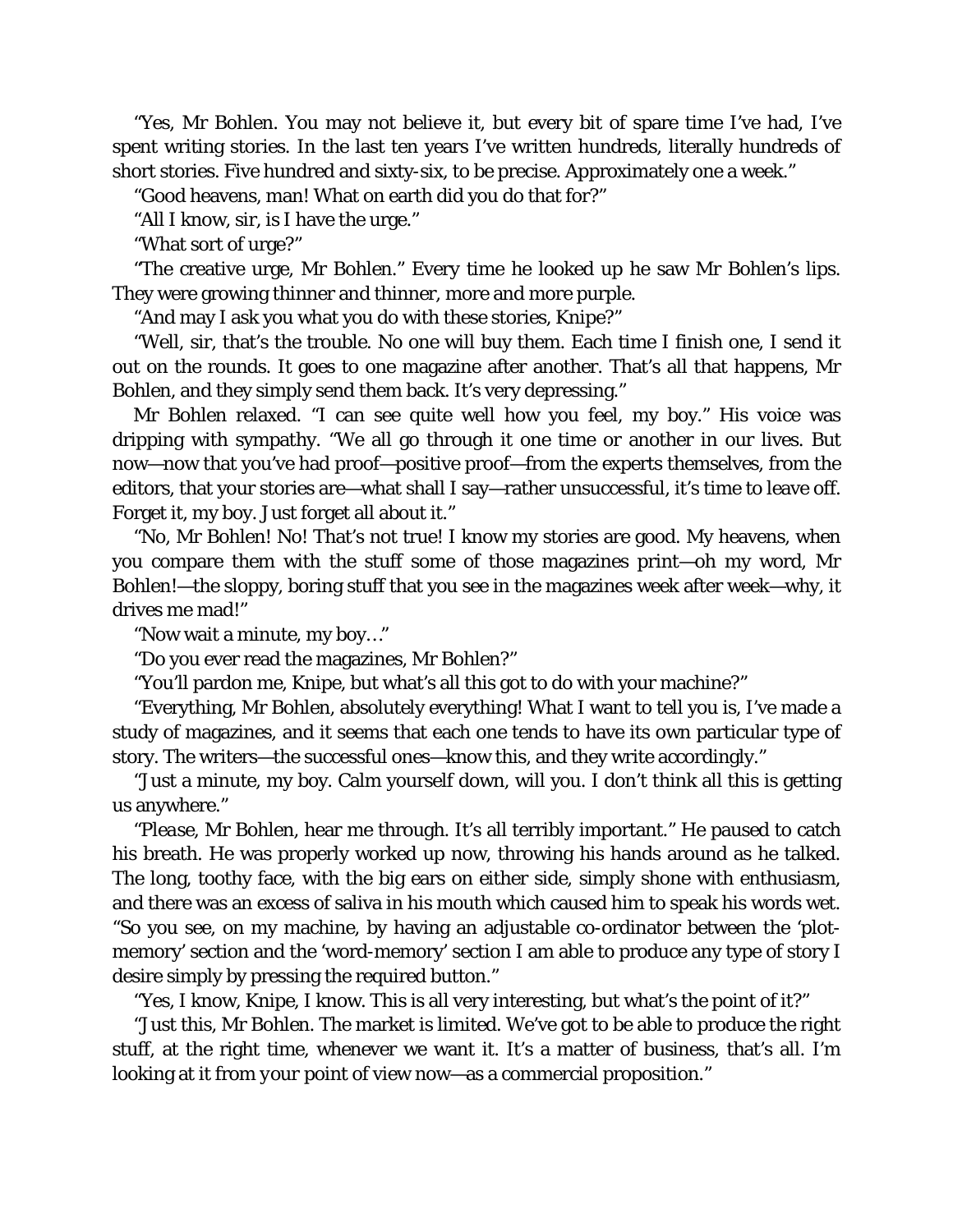"My dear boy, it can't possibly be a commercial proposition—ever. You know as well as I do what it costs to build one of these machines."

"Yes, sir, I do. But with due respect, I don't believe you know what the magazines pay writers for stories."

"What do they pay?"

"Anything up to twenty-five hundred dollars. It probably averages around a thousand."

Mr Bohlen jumped.

"Yes, sir, it's true."

"Absolutely impossible, Knipe! Ridiculous!"

"No, sir, it's true."

"You mean to sit there and tell me that these magazines pay out money like that to a man for ... just for scribbling off a story! Good heavens, Knipe! Whatever next! Writers must all be millionaires!"

"That's exactly it, Mr Bohlen! That's where the machine comes in. Listen a minute, sir, while I tell you some more. I've got it all worked out. The big magazines are carrying approximately three fiction stories in each issue. Now, take the fifteen most important magazines—the ones paying the most money. A few of them are monthlies, but most of them come out every week. All right. That makes, let us say, around forty big stories being bought each week. That's forty thousand dollars. So with our machine—when we get it working properly—we can collar nearly the whole of this market!"

"My dear boy, you're mad!"

"No, sir, honestly, it's true what I say. Don't you see that with volume alone we'll completely overwhelm them! This machine can produce a five-thousand-word story, all typed and ready for dispatch, in thirty seconds. How can the writers compete with that? I ask you, Mr Bohlen, *how*?"

At that point, Adolph Knipe noticed a slight change in the man's expression, an extra brightness in the eyes, the nostrils distending, the whole face becoming still, almost rigid. Quickly, he continued. "Nowadays, Mr Bohlen, the hand-made article hasn't a hope. It can't possibly compete with mass-production, especially in this country—you know that. Carpets…chairs…shoes…bricks…crockery…anything you like to mention they're all made by machinery now. The quality may be inferior, but that doesn't matter. It's the cost of production that counts. And stories—well—they're just another product, like carpets and chairs, and no one cares how you produce them so long as you deliver the goods. We'll sell them wholesale, Mr Bohlen! We'll undercut every writer in the country! We'll corner the market!"

Mr Bohlen edged up straighter in his chair. He was leaning forward now, both elbows on the desk, the face alert, the small brown eyes resting on the speaker.

"I still think it's impracticable, Knipe."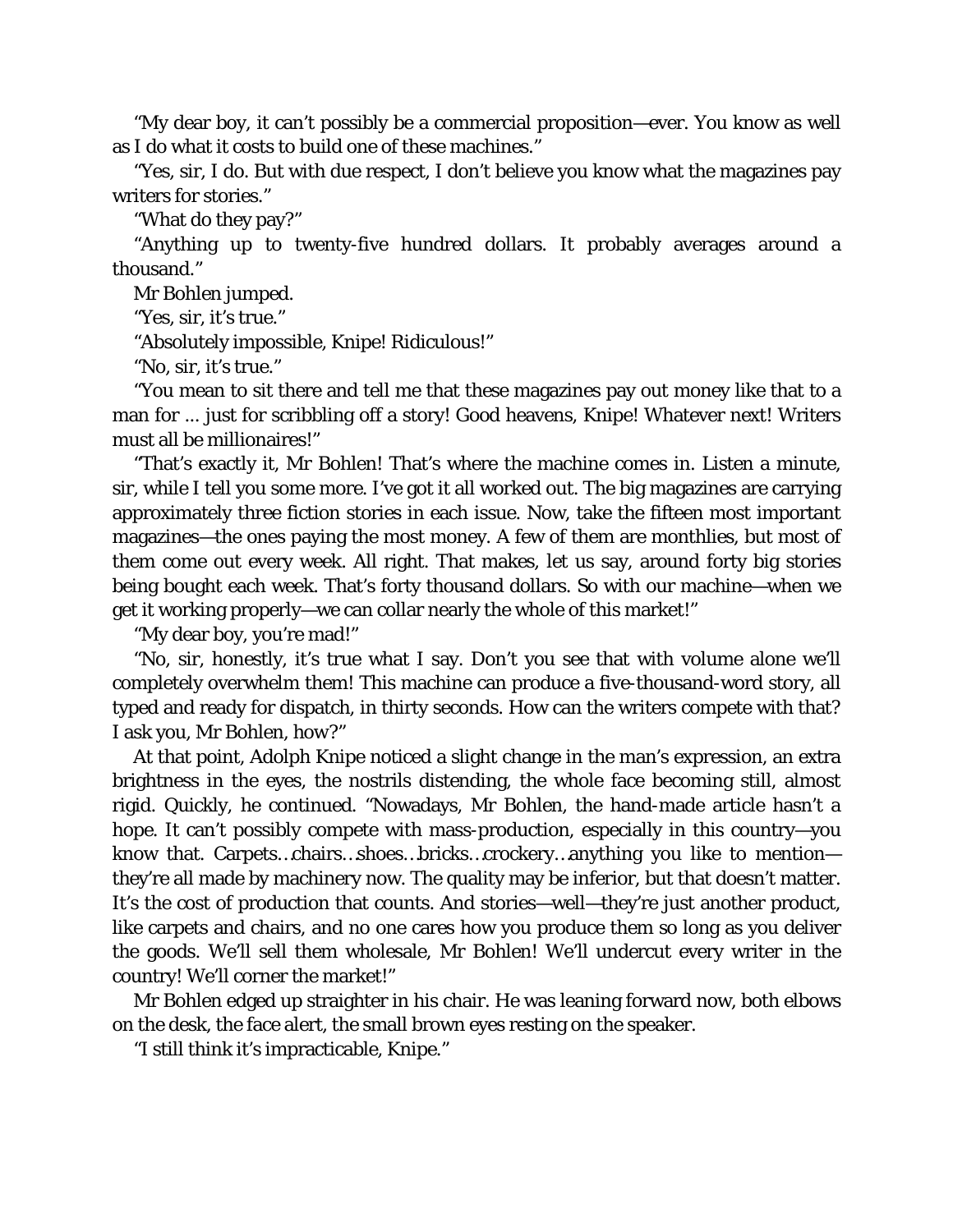"Forty thousand a week!" cried Adolph Knipe. "And if we halve the price, making it twenty thousand a week, that's still a million a year!" And softly he added, "You didn't get any million a year for building the old electronic calculator, did you, Mr Bohlen?"

"But seriously now, Knipe. D'you really think they'd buy them?"

"Listen, Mr Bohlen. Who on earth is going to want custom-made stories when they can get the other kind at half the price? It stands to reason, doesn't it?"

And how will you sell them? Who will you say has written them?"

"We'll set up our own literary agency, and we'll distribute them through that. And we'll invent all the names we want for the writers."

"I don't like it, Knipe. To me, that smacks of trickery, does it not?"

"And another thing, Mr Bohlen. There's all manner of valuable by-products once you've got started. Take advertising, for example. Beer manufacturers and people like that are willing to pay good money these days if famous writers will lend their names to their products. Why, my heavens, Mr Bohlen! This isn't any children's plaything we're talking about. It's big business."

"Don't get too ambitious, my boy."

"And another thing. There isn't any reason why we shouldn't put your name, Mr Bohlen, on some of the better stories, if you wished it."

"My goodness, Knipe. What should I want that for?"

"I don't know, sir, except that some writers get to be very much respected—like Mr Eric Gardner or Kathleen Morris, for example. We've got to have names, and I was certainly thinking of using my own on one or two stories, just to help out."

"A writer, eh?" Mr Bohlen said, musing. "Well, it would surely surprise them over at the club when they saw my name in the magazines—the good magazines."

That's right, Mr Bohlen!"

For a moment, a dreamy, faraway look came into Mr Bohlen's eyes, and he smiled. Then he stirred himself and began leafing through the plans that lay before him.

"One thing I don't quite understand, Knipe. Where do the plots come from? The machine can't possibly invent plots."

"We feed those in, sir. That's no problem at all. Everyone has plots. There's three or four hundred of them written down in that folder there on your left. Feed them straight into the 'plot-memory' section of the machine."

"Go on."

"There are many other little refinements too, Mr Bohlen. You'll see them all when you study the plans carefully. For example, there's a trick that nearly every writer uses, of inserting at least one long, obscure word into each story. This makes the reader think that the man is very wise and clever. So I have the machine do the same thing. There'll be a whole stack of long words stored away just for this purpose."

"Where?"

"In the 'word-memory' section," he said, epexegetically.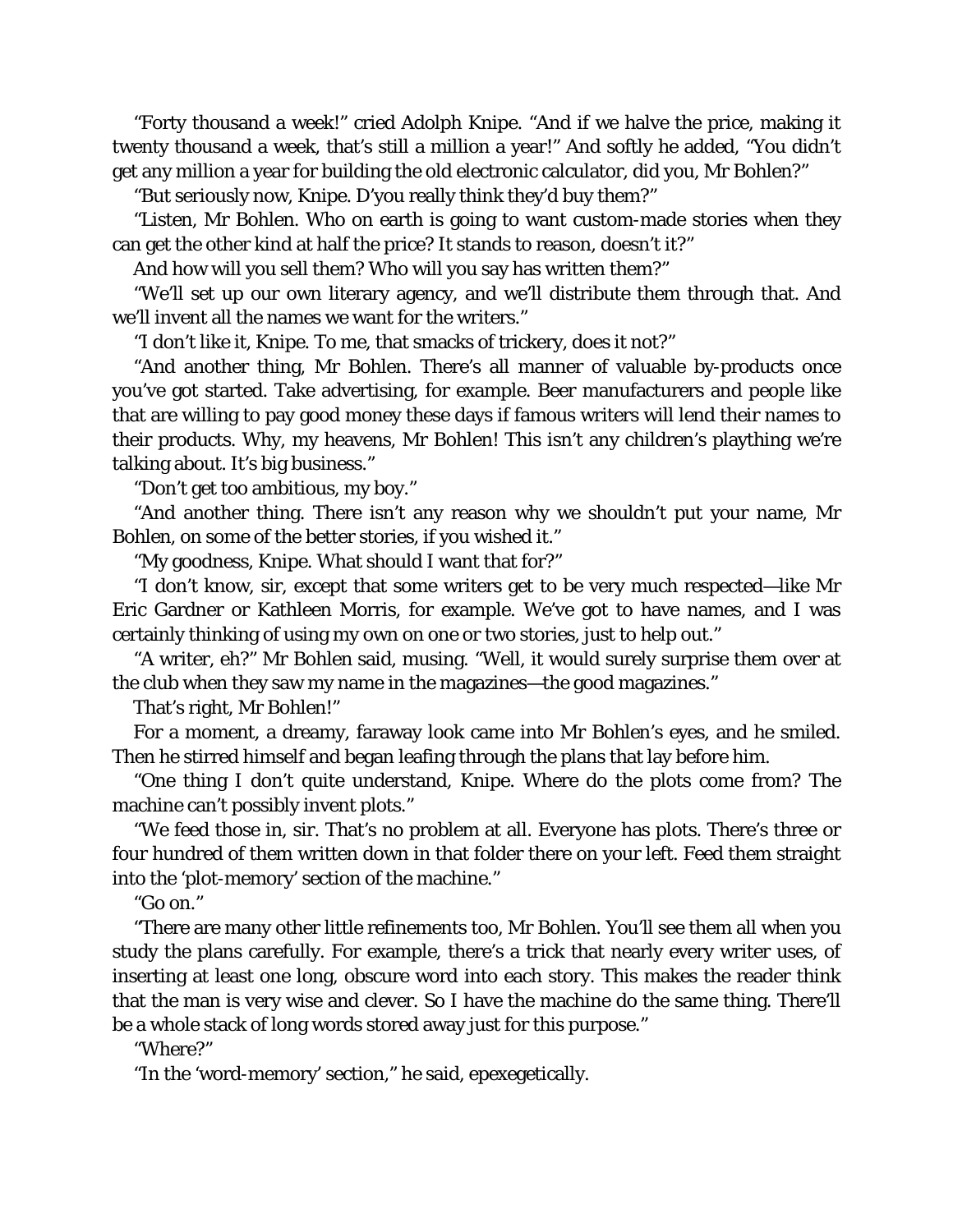Through most of that day the two men discussed the possibilities of the new engine. In the end, Mr Bohlen said he would have to think about it some more. The next morning, he was quietly enthusiastic. Within a week, he was completely sold on the idea.

"What we'll have to do, Knipe, is to say that we're merely building another mathematical calculator, but of a new type. That'll keep the secret."

"Exactly, Mr Bohlen."

And in six months the machine was completed. It was housed in a separate brick building at the back of the premises, and now that it was ready for action, no one was allowed near it excepting Mr Bohlen and Adolph Knipe.

It was an exciting moment when the two men—the one, short, plump, breviped—the other tall, thin and toothy—stood in the corridor before the control panel and got ready to run off the first story. All around them were walls dividing up into many small corridors, and the walls were covered with wiring and plugs and switches and huge glass valves. They were both nervous, Mr Bohlen hopping from one foot to the other, quite unable to keep still.

"Which button?" Adolph Knipe asked, eyeing a row of small white discs that resembled the keys of a typewriter. "You choose, Mr Bohlen. Lots of magazines to pick from—*Saturday Evening Post, Collier's, Ladies' Home Journal*—any one you like."

"Goodness me, boy! How do I know?" He was jumping up and down like a man with hives.

"Mr Bohlen," Adolph Knipe said gravely, "do you realize that at this moment, with your little finger alone, you have it in your power to become the most versatile writer on this continent?"

"Listen, Knipe, just get on with it, will you please—and cut out the preliminaries."

"OK, Mr Bohlen. Then we'll make it... let me see—this one. How's that?" He extended one finger and pressed down a button with the name TODAY'S WOMAN printed across it in diminutive black type. There was a sharp click, and when he took his finger away, the button remained down, below the level of the others.

"So much for the selection," he said. "Now—here we go!" He reached up and pulled a switch on the panel. Immediately, the room was filled with a loud humming noise, and a crackling of electric sparks, and the jingle of many, tiny, quickly moving levers; and almost in the same instant, sheets of quarto paper began sliding out from a slot to the right of the control panel and dropping into a basket below. They came out quick, one sheet a second, and in less than half a minute it was all over. The sheets stopped coming.

"That's it!" Adolph Knipe cried. "There's your story!"

They grabbed the sheets and began to read. The first one they picked up started as follows:"Aifkjmbsaoegweztp-pl-nvoqudskigt&,-fuhpekanvbertyuio

lkjhgfdsazxcvbnm,pe-ru itrehdjkg mvnb,wmsuy…" They looked at the others. The style was roughly similar in all of them. Mr Bohlen began to shout. The younger man tried to calm him down.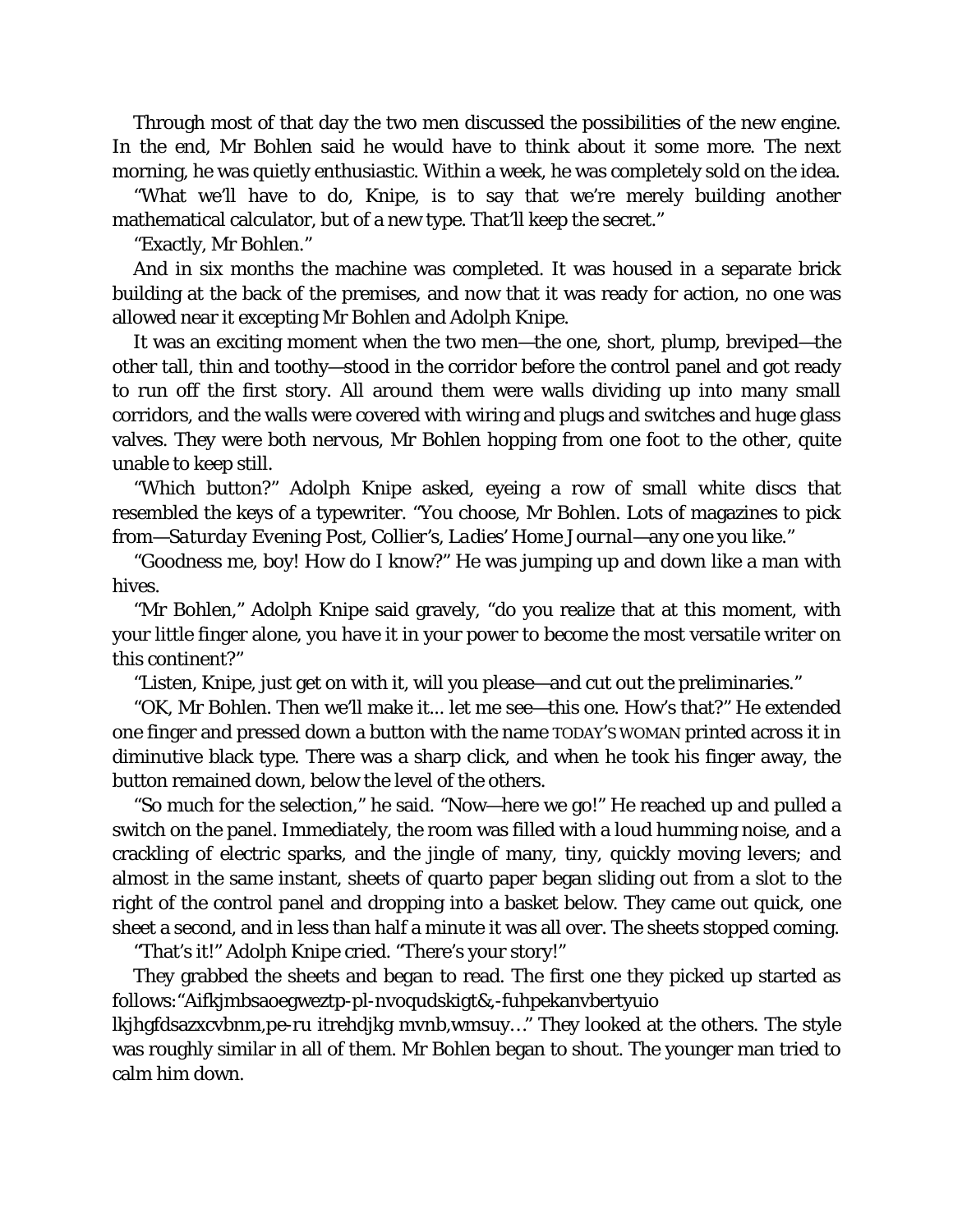"It's all right, sir. Really it is. It only needs a little adjustment. We've got a connection wrong somewhere, that's all. You must remember, Mr Bohlen, there's over a million feet of wiring in this room. You can't expect everything to be right first time."

"It'll never work," Mr Bohlen said.

"Be patient, sir. Be patient."

Adolph Knipe set out to discover the fault, and in four days" time he announced that all was ready for the next try.

"It'll never work," Mr Bohlen said. "I know it'll never work."

Knipe smiled and pressed the selector button marked READER'S DIGEST. Then he pulled the switch, and again the strange, exciting, humming sound filled the room. One page of typescript flew out of the slot into the basket.

"Where's the rest?" Mr Bohlen cried. "It's stopped! It's gone wrong!"

"No sir, it hasn't. It's exactly right. It's for the *Digest*, don't you see?"

This time it began. "Fewpeopleyetknowthatarevolution-ary-ewcurehasbeendiscovered whichmaywell-bringperma-nent-relieftosufferersofthemostdreadeddiseaseofourtime..." And so on.

"It's gibberish!" Mr Bohlen shouted.

"No, sir, it's fine. Can't you see? It's simply that she's not breaking up the words. That's an easy adjustment. But the story's there. Look, Mr Bohlen, look! It's all there except that the words are joined together."

And indeed it was.

On the next try a few days later, everything was perfect, even the punctuation. The first story they ran off, for a famous women's magazine, was a solid, plotty story of a boy who wanted to better himself with his rich employer. This boy arranged, so that story went, for a friend to hold up the rich man's daughter on a dark night when she was driving home. Then the boy himself, happening by, knocked the gun out of his friend's hand and rescued the girl. The girl was grateful. But the father was suspicious. He questioned the boy sharply. The boy broke down and confessed. Then the father, instead of kicking him out of the house, said that he admired the boy's resourcefulness. The girl admired his honesty—and his looks. The father promised him to be head of the Accounts Department. The girl married him.

"It's tremendous, Mr Bohlen! It's exactly right!"

"Seems a bit sloppy to me, my boy!"

"No, sir, it's a seller, a real seller!"

In his excitement, Adolph Knipe promptly ran off six more stories in as many minutes. All of them—except one, which for some reason came out a trifle lewd—seemed entirely satisfactory.

Mr Bohlen was now mollified. He agreed to set up a literary agency in an office downtown, and to put Knipe in charge. In a couple of weeks, this was accomplished. Then Knipe mailed out the first dozen stories. He put his own name to four of them, Mr Bohlen's to one, and for the others he simply invented names.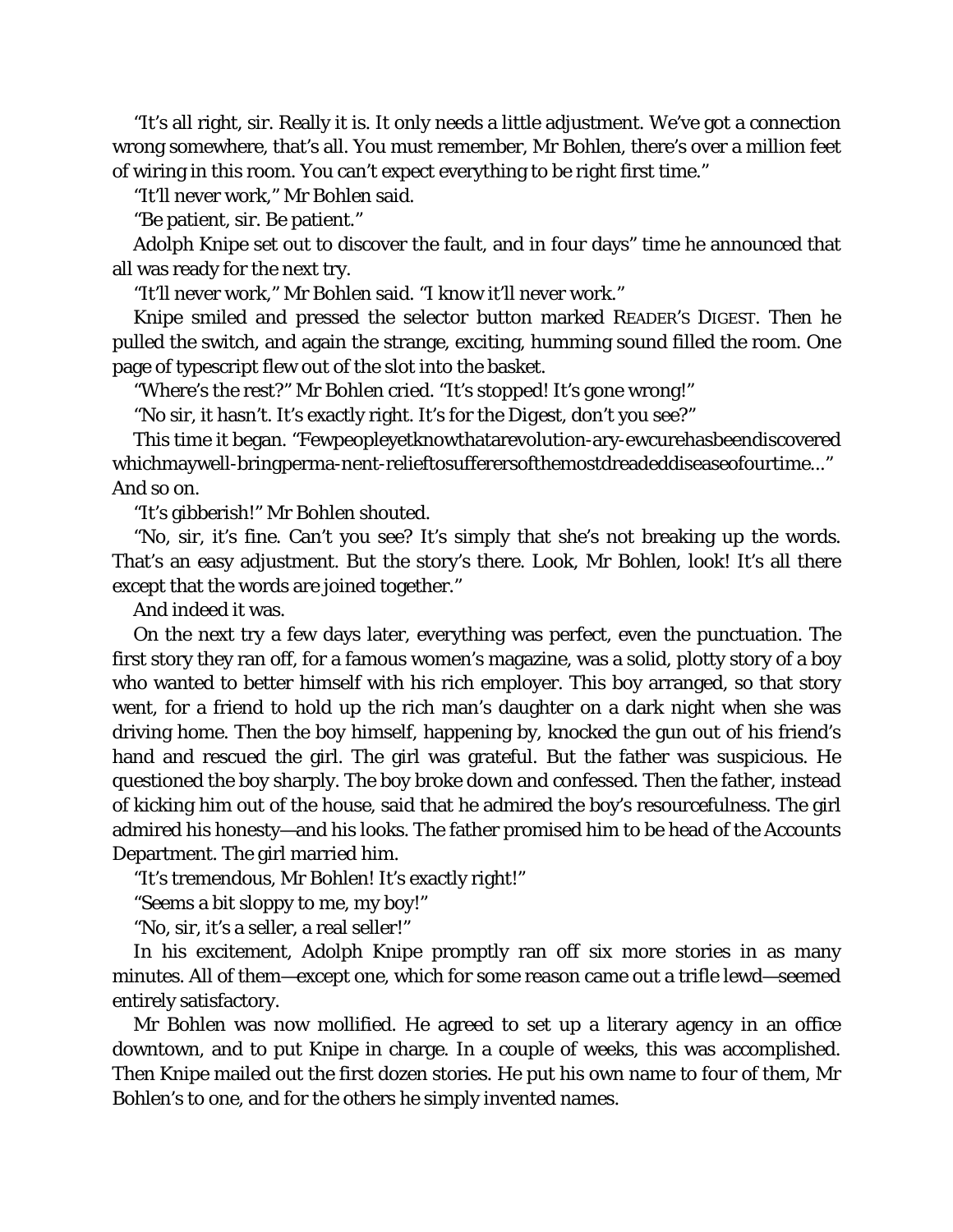Five of these stories were promptly accepted. The one with Mr Bohlen's name on it was turned down with a letter from the fiction editor saying, "This is a skilful job, but in our opinion it doesn't quite come off. We would like to see more of this writer's work…" Adolph Knipe took a cab out to the factory and ran off another story for the same magazine. He again put Mr Bohlen's name to it, and mailed it immediately. That one they bought.

The money started pouring in. Knipe slowly and carefully stepped up the output, and in six months' time he was delivering thirty stories a week, and selling about half.

He began to make a name for himself in literary circles as a prolific and successful writer. So did Mr Bohlen; but not quite such a good name, although he didn't know it. At the same time, Knipe was building up a dozen or more fictitious persons as promising young authors. Everything was going fine.

At this point it was decided to adapt the machine for writing novels as well as stories. Mr Bohlen, thirsting now for greater honours in the literary world, insisted that Knipe go to work at once on this prodigious task.

"I want to do a novel," he kept saying. "I want to do a novel."

"And so you will, sir. And so you will. But please be patient. This is a very complicated adjustment I have to make."

"Everyone tells me I ought to do a novel," Mr Bohlen cried. All sorts of publishers are chasing after me day and night begging me to stop fooling around with stories and do something really important instead. A novel's the only thing that counts—that's what they say."

"We're going to do novels," Knipe told him. "Just as many as we want. But please be patient."

"Now listen to me, Knipe. What I'm going to do is a *serious* novel, something that'll make 'em sit up and take notice. I've been getting rather tired of the sort of stories you've been putting my name to lately. As a matter of fact, I'm none too sure you haven't been trying to make a monkey out of me."

"A monkey, Mr Bohlen?"

"Keeping all the best ones for yourself, that's what you've been doing."

"Oh no, Mr Bohlen! No!"

"So this time I'm going to make damn sure I write a high class intelligent book. You understand that."

"Look, Mr Bohlen. With the sort of switchboard I'm rigging up, you'll be able to write any sort of book you want."

And this was true, for within another couple of months, the genius of Adolph Knipe had not only adapted the machine for novel writing, but had constructed a marvellous new control system which enabled the author to pre-select literally any type of plot and any style of writing he desired. There were so many dials and levers on the thing, it looked like the instrument panel of some enormous aeroplane.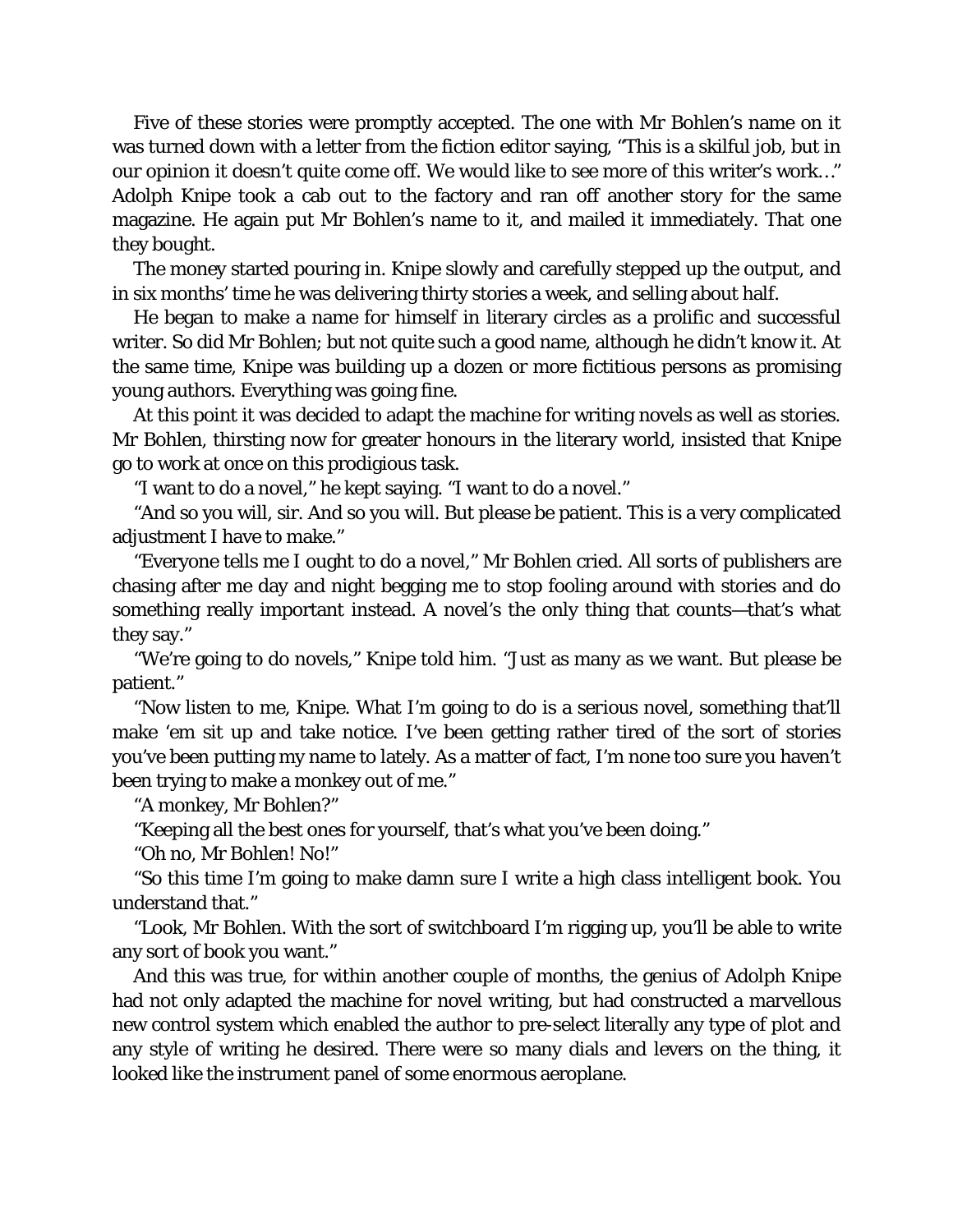First, by depressing one of a series of master buttons, the writer made his primary decision: historical, satirical, philosophical, political, romantic, erotic, humorous, or straight. Then, from the second row (the basic buttons), he chose his theme: army life, pioneer days, civil war, world war, racial problem, wild west, country life, childhood memories, seafaring, the sea bottom and many, many more. The third row of buttons gave a choice of literary style: classical, whimsical, racy, Hemingway, Faulkner, Joyce, feminine, etc. The fourth row was for characters, the fifth for wordage—and so on and so on—ten long rows of pre-selector buttons.

But that wasn't all. Control had also to be exercised during the actual writing process (which took about fifteen minutes per novel), and to do this the author had to sit, as it were, in the driver's seat, and pull (or push) a battery of labelled stops, as on an organ. By so doing, he was able continually to modulate or merge fifty different and variable qualities such as tension, surprise, humour, pathos, and mystery. Numerous dials and gauges on the dashboard itself told him throughout exactly how far along he was with his work.

Finally, there was the question of "passion". From a careful study of the books at the top of the best-seller lists for the past year, Adolph Knipe had decided that this was the most important ingredient of all—a magical catalyst that somehow or other could transform the dullest novel into a howling success—at any rate financially. But Knipe also knew that passion was powerful, heady stuff, and must be prudently dispensed—the right proportions at the right moments; and to ensure this, he had devised an independent control consisting of two sensitive sliding adjusters operated by footpedals, similar to the throttle and brake in a car. One pedal governed the percentage of passion to be injected, the other regulated its intensity. There was no doubt, of course and this was the only drawback—that the writing of a novel by the Knipe methods was going to be rather like flying a plane and driving a car and playing an organ all at the same time, but this did not trouble the inventor. When all was ready, he proudly escorted Mr Bohlen into the machine house and began to explain the operating procedure for the new wonder.

"Good God, Knipe! I'll never be able to do all that! Dammit, man, it'd be easier to write the thing by hand!"

"You'll soon get used to it, Mr Bohlen, I promise you. In a week or two, you'll be doing it without hardly thinking. It's just like learning to drive."

Well, it wasn't quite as easy as that, but after many hours of practice, Mr Bohlen began to get the hang of it, and finally, late one evening, he told Knipe to make ready for running off the first novel. It was a tense moment, with the fat little man crouching nervously in the driver's seat, and the tall toothy Knipe fussing excitedly around him.

"I intend to write an important novel, Knipe."

"I'm sure you will, sir. I'm sure you will."

With one finger, Mr Bohlen carefully pressed the necessary pre-selector buttons:

Master button—*satirical*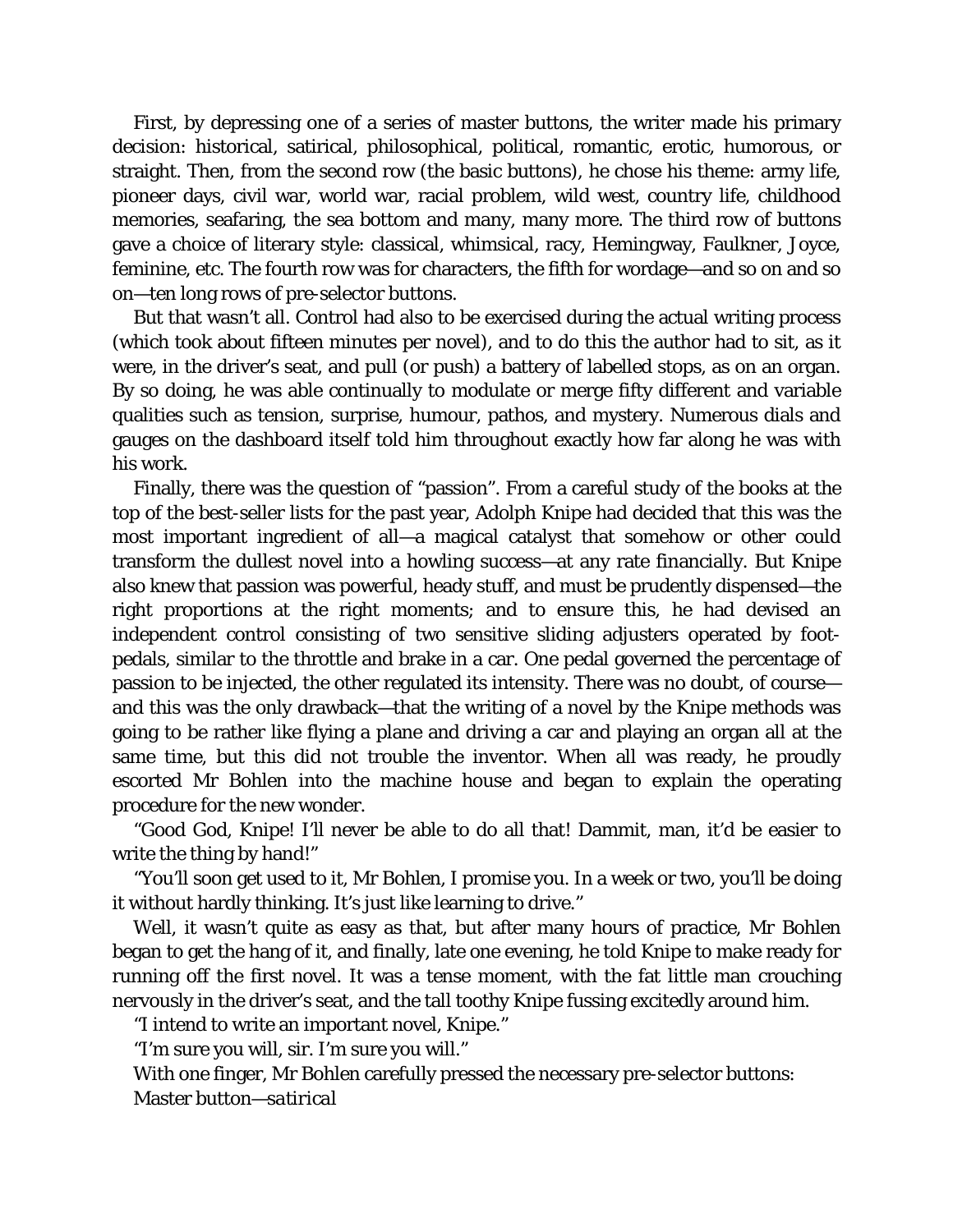Subject—*racial problem* Style—*classical*

Characters—*six men, four women, one infant*

Length—*fifteen chapters.*

At the same time he had his eye particularly upon three organ stops marked *power, mystery, profundity*.

"Are you ready, sir?"

"Yes, yes, I'm ready."

Knipe pulled the switch. The great engine hummed. There was a deep whirring sound from the oiled movement of fifty thousand cogs and rods and levers; then came the drumming of the rapid electrical typewriter, setting up a shrill, almost intolerable clatter. Out into the basket flew the typewritten pages—one every two seconds. But what with the noise and the excitement and having to play upon the stops, and watch the chapter-counter and the pace-indicator and the passion-gauge, Mr Bohlen began to panic. He reacted in precisely the way a learner driver does in a car—by pressing both feet hard down on the pedals and keeping them there until the thing stopped.

"Congratulations on your first novel," Knipe said, picking up the great bundle of typed pages from the basket.

Little pearls of sweat were oozing out all over Mr Bohlen's face. "It sure was hard work, my boy."

"But you got it done, sir. You got it done."

"Let me see it, Knipe. How does it read?"

He started to go through the first chapter, passing each finished page to the younger man.

"Good heavens, Knipe! What's this?" Mr Bohlen's thin purple fish-lip was moving slightly as it mouthed the words, his cheeks were beginning slowly to inflate.

"But look here, Knipe! This is outrageous!"

"I must say it's a bit fruity, sir."

"*Fruity*! It's perfectly revolting! I can't possibly put my name to this!"

"Quite right, sir. Quite right!"

"Knipe! Is this some nasty trick you've been playing on me?"

"Oh no, sir! No!"

"It certainly looks like it."

"You don't think, Mr Bohlen, that you mightn't have been pressing a little hard on the passion-control pedals, do you?"

"My dear boy, how should *I* know?"

"Why don't you try another?"

So Mr Bohlen ran off a second novel, and this time it went according to plan.

Within a week, the manuscript had been read and accepted by an enthusiastic publisher. Knipe followed with one in his own name, then made a dozen more for good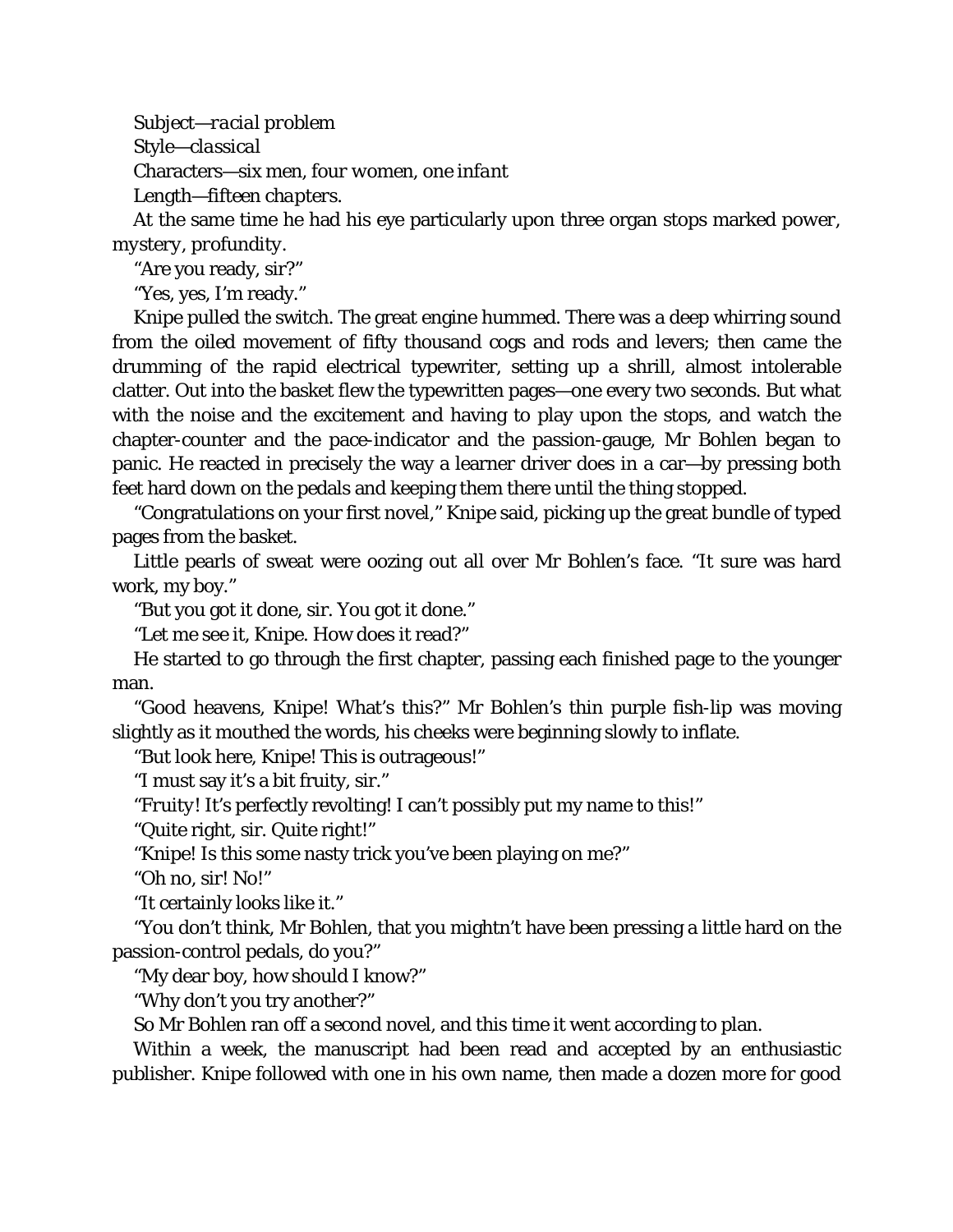measure. In no time at all, Adolph Knipe's Literary Agency had become famous for its large stable of promising young novelists. And once again the money started rolling in.

It was at this stage that young Knipe began to display a real talent for big business.

"See here, Mr Bohlen," he said. "We've still got too much competition. Why don't we just absorb all the other writers in the country?"

Mr Bohlen, who now sported a bottle-green velvet jacket and allowed his hair to cover two-thirds of his ears, was quite content with things the way they were. "Don't know what you mean, my boy. You can't just absorb writers."

"Of course you can, sir. Exactly like Rockefeller did with his oil companies. Simply buy 'em out, and if they won't sell, squeeze 'em out. It's easy!"

"Careful now, Knipe. Be careful."

"I've got a list here sir, of fifty of the most successful writers in the country, and what I intend to do is offer each one of them a lifetime contract with pay. All they have to do is undertake never to write another word; and, of course, to let us use their names on our own stuff. How about that?"

"They'll never agree."

"You don't know writers, Mr Bohlen. You watch and see."

"What about the creative urge, Knipe?"

"It's bunk! All they're really interested in is the money—just like everybody else."

In the end, Mr Bohlen reluctantly agreed to give it a try, and Knipe, with his list of writers in his pocket, went off in a large chauffeur-driven Cadillac to make his calls.

He journeyed first to the man at the top of the list, a very great and wonderful writer, and he had no trouble getting into the house. He told his story and produced a suitcase full of sample novels, and a contract for the man to sign which guaranteed him so much a year for life. The man listened politely, decided he was dealing with a lunatic, gave him a drink, then firmly showed him to the door.

The second writer on the list, when he saw Knipe was serious, actually attacked him with a large metal paperweight, and the inventor had to flee down the garden followed by such a torrent of abuse and obscenity as he had never heard before.

But it took more than this to discourage Adolph Knipe. He was disappointed but not dismayed, and off he went in his big car to seek his next client. This one was a female, famous and popular, whose fat romantic books sold by the million across the country. She received Knipe graciously, gave him tea, and listened attentively to his story.

"It all sounds very fascinating," she said. "But of course I find it a little hard to believe."

"Madam," Knipe answered. "Come with me and see it with your own eyes. My car awaits you."

So off they went, and in due course, the astonished lady was ushered into the machine house where the wonder was kept. Eagerly, Knipe explained its workings, and after a while he even permitted her to sit in the driver's seat and practise with the buttons.

"All right," he said suddenly, "you want to do a book now?"